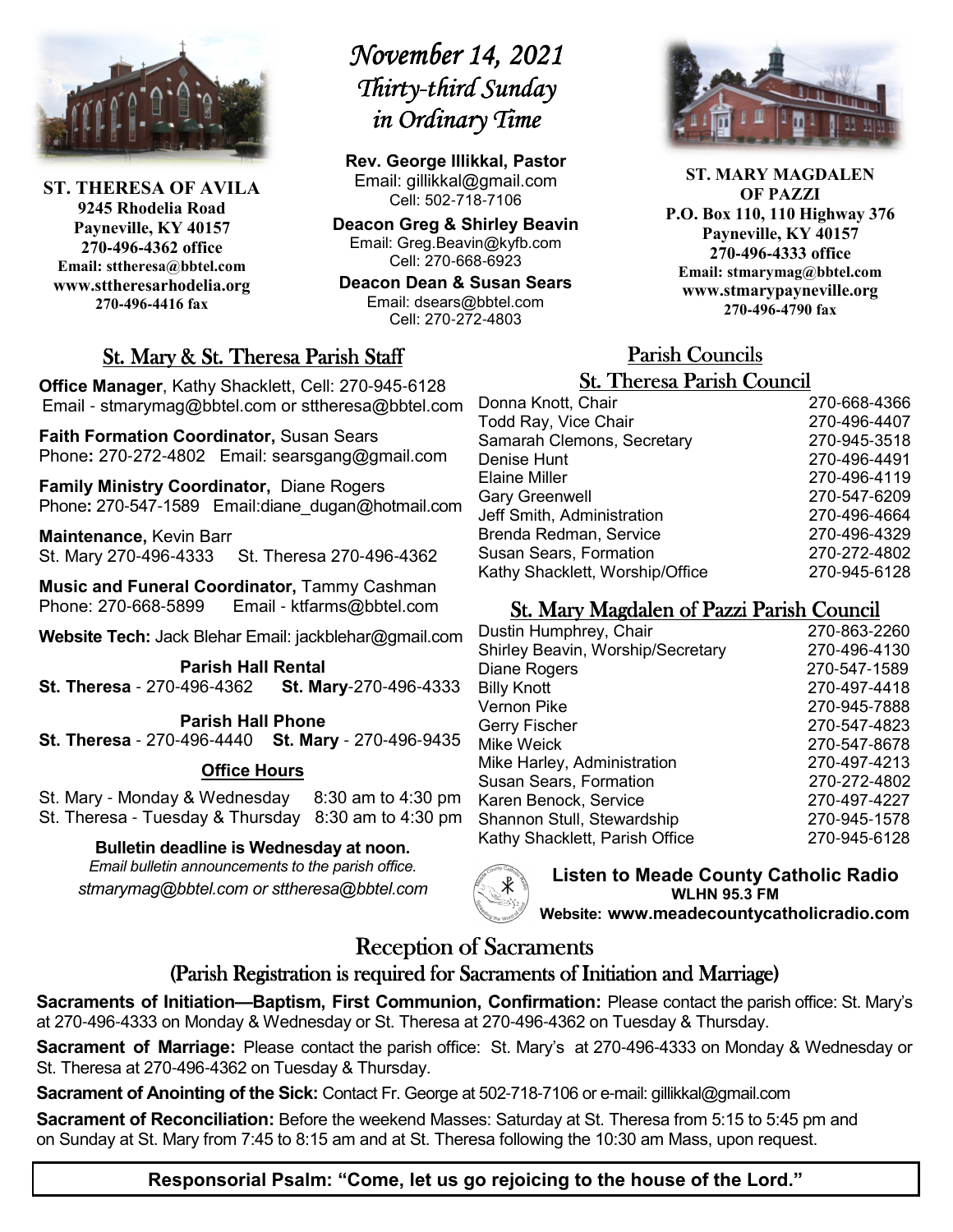#### **Ministers for November 21 at St. Mary**

## **Lectors**

**Sun 8:30 am** Vernon Pike & Margaret McCoy

At this time we will not be scheduling Eucharistic Ministers or Altar Servers.

#### **Fatima Statue**



November 14 - Lorraine Yokie November 21 - Michelle Yokie

> **St. Mary Friday Bingo November 19, 2021**

Manager: Jennifer Woolfolk Workers: volunteers needed

#### **VOLUNTEERS NEEDED!!!!**

Volunteers are needed to sell pull tabs and concessions. The proceeds from bingo each year, help meet the budget. We earn approximately \$800-\$1,000 per week from bingo. If you can help, come to St. Mary Parish Hall on Friday at 6:00 p.m. and talk to the bingo manager. Bingo starts at 7:00 p.m.



## Weekend Mass Schedule

**Saturday, 6:00 pm at St. Theresa (July through December)**  6:00 pm at St. Mary (January through June)

**Sunday, 8:30 am at St. Mary Sunday, 10:30 am at St. Theresa**

**Ministers for November 20 & 21 at St. Theresa Lector Sat 6:00 pm** Julia Schmidt **Sun 10:30 am** Mike O'Bryan

At this time we will not be scheduling Eucharistic Ministers or Altar Servers.

#### **Fatima Statue**

 November 14 - Glenn & Barbara Barr November 21 - Jessie Smith

The sign up sheet for the Fatima Statue is in the vestibule at St. Theresa. Sign-up for the dates of your choice to have the Fatima Statue in your home.

#### **St. Mary Magdalen of Pazzi Church Mass Intentions for the Week**

Monday8:30 a.m. Lawrence, Joe & Bernadette Pike + Wednesday 6:30 p.m. Jimmy Fackler + **Sunday 8:30 a.m**. George, Julie, Derrick & Tanner Weick Jeff & Tucker Wimpee +

#### **St. Theresa Church Mass Intentions for the Week**

| Tuesday  | $8:30$ a.m. John Ray +                           |
|----------|--------------------------------------------------|
| Thursday | $8:30$ a.m. Judy Miller $+$                      |
| Saturday | 6:00 p.m. St Mary & St Theresa Parishioners      |
| Sunday   | 10:30 a.m. Corbett, Leta, Joe and Chris Speaks + |
|          |                                                  |

### Stewardship of Treasure

| <b>St. Mary</b> Weekly goal              | 3,684.00 |
|------------------------------------------|----------|
| <b>November 7th collection</b>           | 3,679.00 |
| OVER/ <b>UNDER</b> minimum weekly goal   | 5.00     |
| <b>St. Theresa Weekly Goal</b>           | 3,076.00 |
| November 7th collection                  | 2,108.00 |
| OVER/UNDER minimum weekly goal           | 968.00   |
| Thank you for your stewardship sacrifice |          |

*it IS appreciated!*

## What's Happening This Week

**Sunday, November 14th** *8:30 am Mass at St. Mary 10:30 am Mass at St. Theresa 5* - *6:30 pm Youth Group Night in Christ & Co. Youth Center* 

**Monday, November 15th** *8:30 am Mass at St. Mary 9am*-*1pm, 5pm*-*8pm Eucharistic Adoration at St. Mary 7:00 pm St. Theresa Parish Council Meeting*

**Tuesday, November 16th** *8:30 am Mass at St. Theresa 6:30 pm Bible Study at St. Theresa Convent*

**Wednesday, November 17th** *6:30 pm Mass at St. Mary 6:30 pm Religious Ed. Classes* 

**Thursday, November 18th** *8:30 am Mass at St. Theresa*

**Friday, November 19th** *7:00 pm St. Mary Bingo*

**Saturday, November 20th** *7:30 am Men's Prayer Group at St. Mary Gathering Space 6:00 pm Mass at St. Theresa*

**Sunday, November 21st** *8:30 am Mass at St. Mary 10:30 am Mass at St. Theresa*

#### Sacrament of Marriage

Congratulations to **Aaron and Katherine Greenwell Popham** who were united in the Sacrament of Holy Matrimony on Saturday, November 6, at St. Theresa Church. **SACTEMENT OF MAY God bless them with a lifetime of love and happiness!**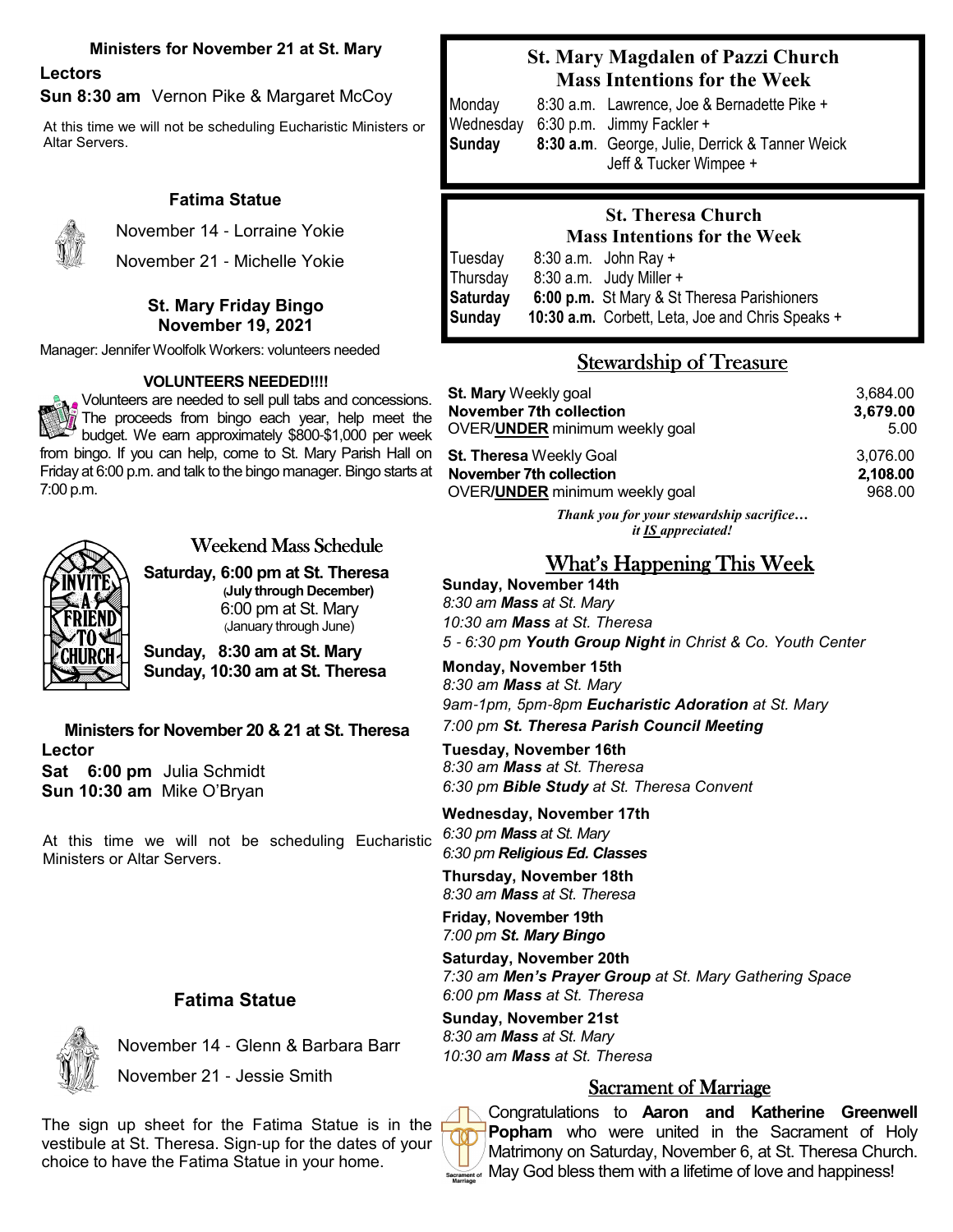#### Youth Events

 **Youth Group Night:** This Sunday, November 14th from 5 to 6:30 p.m. in the Christ & Company Youth Center. All grades 7 -12 welcome! Guest speaker: Mike O'Bryan on *"Choices and Consequences Matter".*

**Christmas Caroling and delivery of poinsettias** to homebound of St. Mary and St. Theresa parishes on Sunday, December 12. Start time 3:00 p.m. in the Christ & Co. Youth Center, followed by dinner and a very brief meeting.

#### Catholic Campaign for Human Development

On November 20 & 21, our parishes will take up a special 2nd collection for the Catholic Campaign for Human **Development.** More than thirty-eight million people in the GIVING United States live in poverty. This collection supports programs that empower people to identify and address the obstacles they face as they work to bring positive and permanent change to their communities, and 25% of the funds collected will remain in the Archdiocese of Louisville to fund local antipoverty projects. For more information about the Catholic Campaign for Human Development, visit *www.usccb.org/cchd*.

#### Children's Christmas Choir

Deacon Greg is organizing a children's choir to perform at the 4:00 p.m. Christmas Eve Mass at St Theresa, and the 8:30 a.m. Mass on Jan 2 at St Mary. Rehearsal times to be announced. This is for grades three and up. Call **COATS FOR KIDS** -The Knights of Columbus are Deacon Greg for more information at 270-668-6923.

#### **Adult Formation Offerings**

**Bible Study** - Book of Revelation resumes on Tuesdays at 6:30 pm in St Theresa Convent.

Mary. Starts with 6:30 pm Mass, followed by 45 minute session in the gathering space. Registration not required, so jump in at any time! For more information, contact Dean Sears, cell: 270-272-4803 or email: dsears@bbtel.com.

#### Thanksgiving Day Meal

On Thanksgiving Day of this year, St. John the Apostle in Brandenburg will be cooking a traditional Thanksgiving Meal and will deliver free meals (up to 4 persons per family) to those in our community who requests it. We hope that the homebound and those living alone can recreate the spirit of Thanksgiving Day with meals offered and delivered to them. If you, or someone you know, are in need of a meal please contact Kris at St. John Parish Office by phone 270-422-2196 or email sjsecretary@bbtel.com **no later than November 18.** 

#### <u>Blessing Food & Hygiene Boxes</u>

**BLESSING Donations Needed** - There are 2 Blessing Boxes set up at Payneville Fire Dept. - **1 for food items and the other for hygiene items**. St. Mary's Church is ask to keep them stocked the first week of each month. Donations will be collected at St. Mary Church the last weekend of the month. St. Theresa Church is asked to keep it stocked the second week of the month. Donations will be collected at St. Theresa the first weekend of the month. As always, you can put donations in the boxes yourself as you can. The food box stays pretty well stocked but the box for personal hygiene items really needs donations. **Please note:** Both churches will continue to take up a collection for the Meade County Food Pantry the first weekend of each month.

#### Ladies Christmas Party

CHRISTMAS St. Theresa will host the annual Ladies Christmas Party on Sunday, December 5, from 12 to 3 p.m. in **QCC** I Johnson Hall. We will start at noon with a meal then play BUNCO for Christmas related prizes. Ladies attending are asked to bring a wrapped Christmas gift (\$8-\$10 in value) to exchange and a covered dish for the meal. The church will provide the meat, bread and drinks. All ladies of St. Theresa and St. Mary parishes and guests who like to play BUNCO are invited to come. If you don't know how to play, it is very easy to learn and the others will help you. Grab your mothers, daughters, sisters and friends for an afternoon of fun and fellowship!

#### Advent & Christmas Schedule

**Feast of the Immaculate Conception of Mary - December 8**

8:30 a.m. at St. Theresa 6:30 p.m. at St. Mary

#### **Decorate Churches for Church**

December 19, 9:30 a.m. at St. Mary December 19, 11:30 a.m. at St. Theresa

#### **Christmas Masses**

4:00 p.m. Mass on Christmas Eve at St. Theresa 9:00 p.m. Mass on Christmas Eve at St. Mary 8:30 a.m. Mass on Christmas Day at St. Mary



#### Helping Others This Christmas

having a Coats for Kids Drive. If interested in helping



out, please purchase a new coat for any age child **XXIDS** and bring to the Gathering Space/vestibule. Please remember that these coats are not only for small children,, high school aged children may need an adult size coat. Thank you for your support!

**Catechism of the Catholic Church -** Wednesdays at St. **GOLDEN ANGEL MINISTRY** - The Golden Angel Ministry provides Christmas to senior citizens who may not have family. Because of COVID, they are requesting monetary donations only that will be used to buy Kroger gift cards to help recipients with groceries, gas or anything else they may need. Please make checks out to **MCMA** (Meade County Ministerial Association). Checks can be dropped off at the parish office or mailed to First Baptist Church, 149 Lawrence Street, Brandenburg, KY 40108. Donations are tax-deductible. For more information, please contact Linda Dee Ames at 619-838-9923. Donations are taxdeductible.

> **ANGEL TREE MINISTRY** - There are many in our communities who struggle just to meet everyday living expenses and extra for Christmas is just not possible. Please help a child have a good Christmas by donating to



the Meade County Ministerial Association Angel Tree Program. MCMA is asking for monetary donations this year so that they can provide gifts to all the children. Please send your checks to: Meade County Angel Ministry or MCAM (for short), P.O. Box 643, Brandenburg, KY 40108. Donations are tax-deductible.

#### Poinsettias for Christmas

There are envelopes in the vestibule/Gathering Space if you would like to make a donation to cover the cost of a Christmas poinsettias in memory of someone this Christmas. Suggested donation is \$15 per poinsettia. Envelopes are available in the back of church. You can either drop them off at the parish office or put them in the weekly offering. Please indicate if for St. Mary or St. Theresa. We will be decorating the churches for Christmas on Sunday, December 19, following the 8:30 a.m. Mass at St. Mary and after the 10:30 a.m. Mass at St. Theresa. All help is needed and very much appreciated!